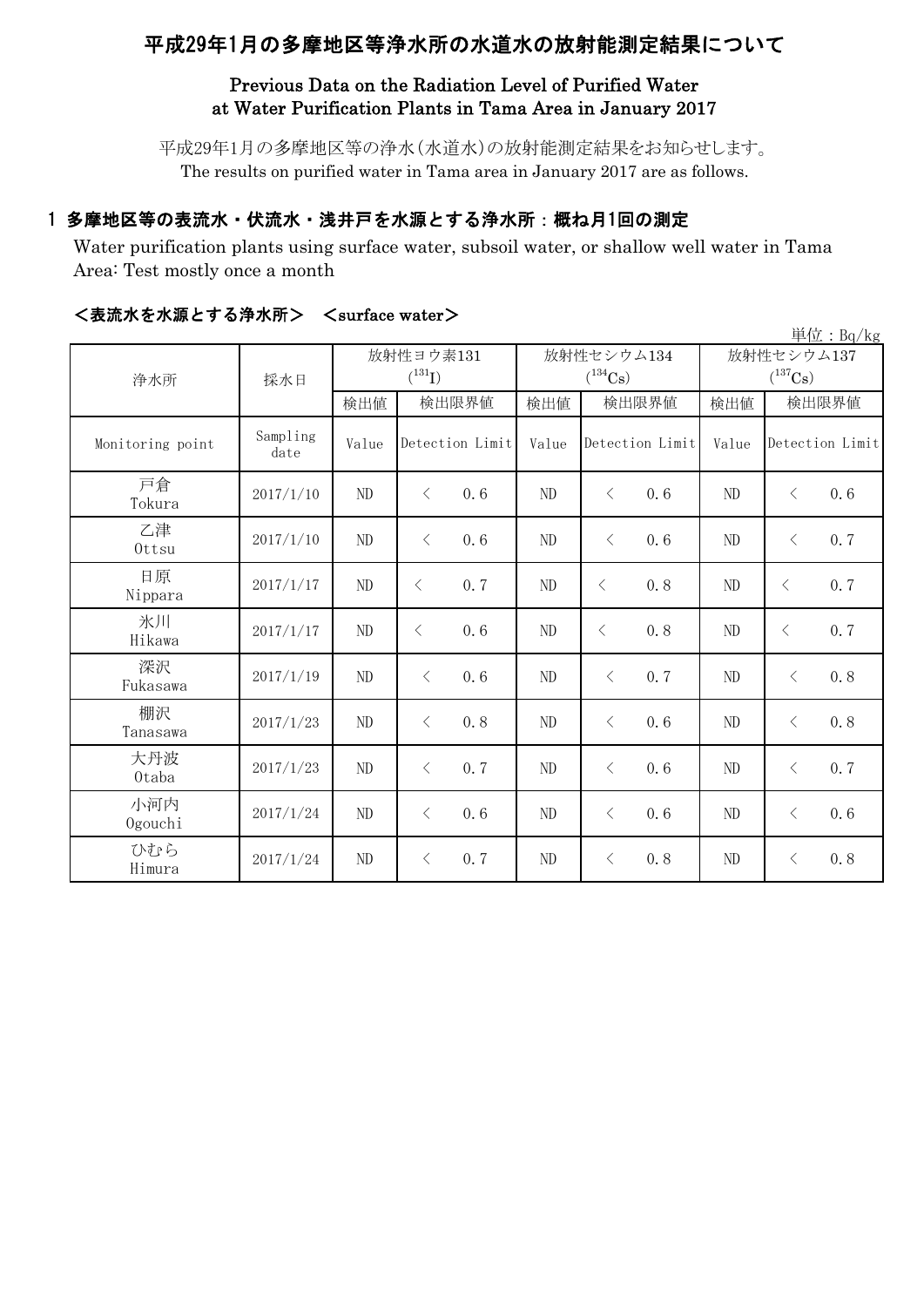## <伏流水を水源とする浄水所> <subsoil water>

| 単位: Bq/kg             |                  |             |           |                 |              |           |                 |                       |           |                 |
|-----------------------|------------------|-------------|-----------|-----------------|--------------|-----------|-----------------|-----------------------|-----------|-----------------|
|                       | 採水日              | 放射性ヨウ素131   |           |                 | 放射性セシウム134   |           |                 | 放射性セシウム137            |           |                 |
| 浄水所                   |                  | $(^{131}I)$ |           |                 | $(^{134}Cs)$ |           |                 | $(^{137}\mathrm{Cs})$ |           |                 |
|                       |                  | 検出値         | 検出限界値     |                 | 検出値          | 検出限界値     |                 | 検出値                   | 検出限界値     |                 |
| Monitoring point      | Sampling<br>date | Value       |           | Detection Limit | Value        |           | Detection Limit | Value                 |           | Detection Limit |
| 千ヶ瀬第二<br>Chigasedaini | 2017/1/12        | $\rm ND$    | $\langle$ | 0.7             | $\rm ND$     | $\lt$     | 0.7             | ND                    | $\lt$     | 0.8             |
| 日向和田<br>Hinatawada    | 2017/1/12        | ND          | $\lt$     | 0.6             | ND           | $\lt$     | 0.7             | ND                    | $\lt$     | 0.7             |
| 成木<br>Nariki          | 2017/1/18        | $\rm ND$    | $\langle$ | 0.6             | ND           | $\lt$     | 0.5             | ND                    | $\lt$     | 0.7             |
| 二俣尾<br>Futamatao      | 2017/1/18        | $\rm ND$    | $\langle$ | 0.7             | ND           | $\lt$     | 0.6             | ND                    | $\lt$     | 0.7             |
| 高月<br>Takatsuki       | 2017/1/19        | $\rm ND$    | $\langle$ | 0.7             | ND           | $\lt$     | 0.7             | ND                    | $\lt$     | 0.6             |
| 御岳山<br>Mitakesann     | 2017/1/25        | $\rm ND$    | $\lt$     | 0.7             | $\rm ND$     | $\lt$     | 0.7             | ND                    | $\lt$     | 0.6             |
| 沢井第一<br>Sawaidaiichi  | 2017/1/26        | ND          | $\lt$     | 0.7             | ND           | $\langle$ | 0.7             | ND                    | $\langle$ | 0.6             |

## <地下水(浅井戸)を水源とする浄水所> <shallow well>

単位:Bq/kg

|                    | 採水日              |       | 放射性ヨウ素131       |       | 放射性セシウム134      | 放射性セシウム137   |                 |  |
|--------------------|------------------|-------|-----------------|-------|-----------------|--------------|-----------------|--|
| 浄水所                |                  |       | $(^{131}I)$     |       | $(^{134}Cs)$    | $(^{137}Cs)$ |                 |  |
|                    |                  | 検出値   | 検出限界値           | 検出値   | 検出限界値           | 検出値          | 検出限界値           |  |
| Monitoring point   | Sampling<br>date | Value | Detection Limit | Value | Detection Limit | Value        | Detection Limit |  |
| 上代継<br>Kamiyotsugi | 2017/1/11        | ND.   | 0.7             | ND    | 0, 7            | ND           | 0.6             |  |
| 上石原<br>kamiisihara | 2017/1/16        | ND.   | 0.7             | ND.   | 0.6             | ND           | 0.7             |  |
| 大久野<br>0guno       | 2017/1/19        | ND.   | 0.7             | ND    | 0.5             | ND           | 0, 7            |  |